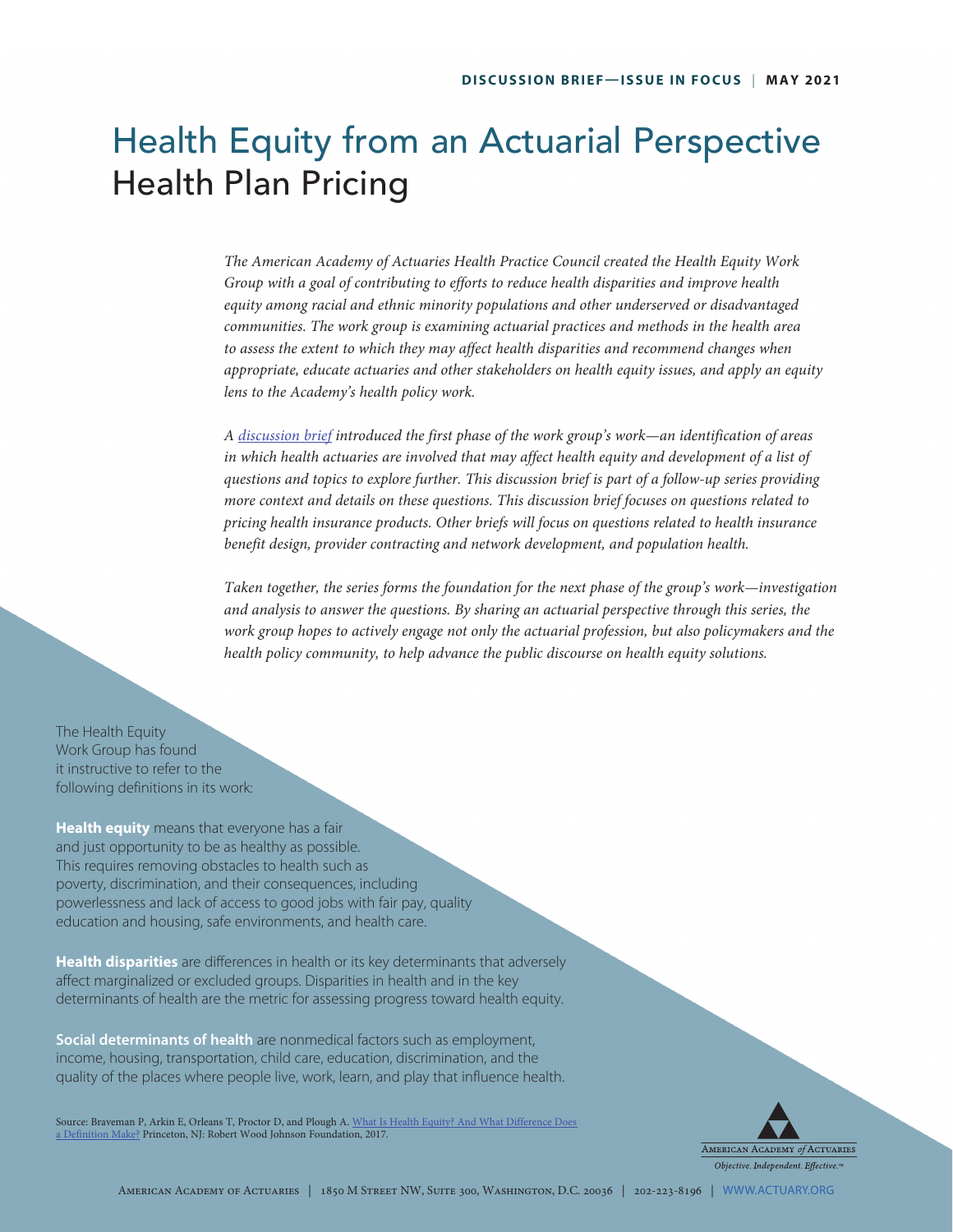Actuaries involved in the development of health insurance premium rates consider many factors, including the historical health care costs of the covered population, expected future changes in health care utilization and costs, enrollee demographics, and benefit coverage and plan design features. Actuaries also consider how to vary premiums by geographic area, enrollee demographics, or other factors. In addition, actuaries are involved with risk-sharing programs, such as risk adjustment, which can affect payments to plans. For some markets, there are rules regarding how premiums can be developed. For example, the Affordable Care Act includes many rules on rate setting in the individual and small group markets that aim to increase access and affordability, including among disadvantaged groups. In some other markets, fewer rules govern premium rate development. This discussion brief discusses in more detail the questions the work group is exploring regarding whether the methods of pricing plan benefits, developing premiums, and paying health plans contribute to health disparities among disadvantaged or underserved populations, such as communities of color, related to access to coverage, coverage affordability, and health outcomes, or whether they might be helping to mitigate disparities.

## *Does the use of experience data and methods for trending data forward to project future spending reflect true health care needs of underserved populations?*

Health actuaries analyze historical medical and pharmacy claims experience to develop health plan premium rates and apply assumptions about cost changes over time (called "trend") to make the historical data applicable to the time period for which the premiums are being developed. The process includes selecting historical experience data, determining how reliable the experience is, and selecting industry or external data to supplement the historical experience data when it is not complete or reliable. Trend assumptions can include components that reflect changes in cost, utilization, benefit, and/or demographic changes for the population being rated.

Health care utilization among disadvantaged populations may not reflect their true medical needs—barriers in accessing health care may depress utilization. If experience data are trended forward without adjustments, that underutilization can be embedded in premiums. Many related questions need to be considered, including: What are the implications for premiums, plan incentives to enroll underserved populations, and plan incentives to better meet their health care needs? Does the use of data for pricing that understate health needs of underserved populations create an incentive to ignore those needs? Are trend rates developed separately for different enrollee subgroups and if so, does this practice perpetuate, exacerbate, or mitigate health disparities?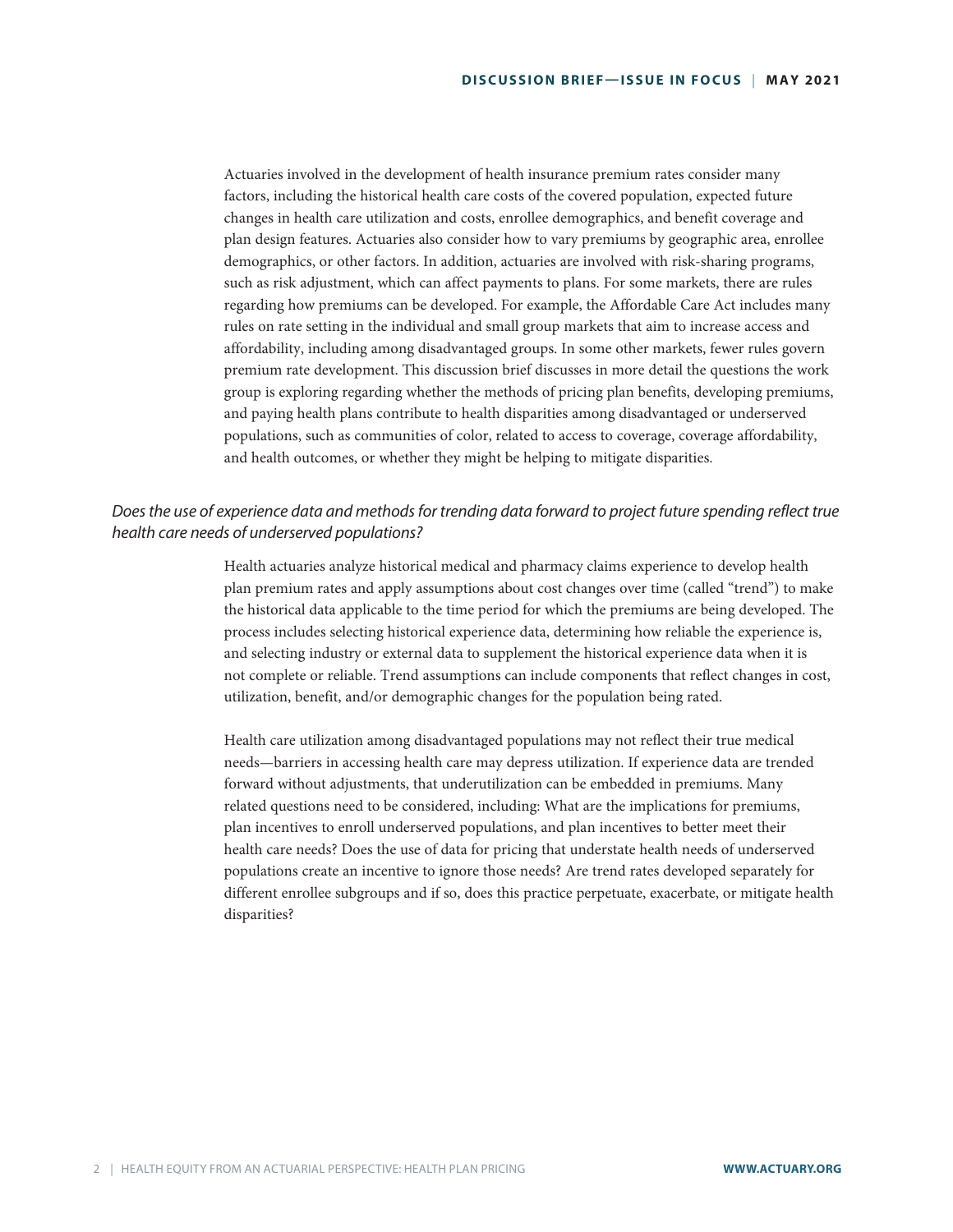#### *Could health actuarial methods of pricing benefits foster inequity? How are offsetting cost reductions considered when rating additional benefits? Does using a one-year time frame limit the ability to consider longer-term cost reductions?*

Health actuaries develop health plan premiums based on the benefit design of the plan and assumptions about the impact of the benefits on cost and utilization. To estimate future health spending, actuaries use historical experience and other external data in conjunction with models that project claim probability distributions. Aside from the potential for embedding any underutilization inherent in historical experience data, as described above, the premium development process may not reflect the value of benefits for different populations. By setting premiums based on the average value of the benefits, policyholders who have the most variation from the average may effectively experience richer or leaner benefits relative to the premium they pay. While pooling of risk is a fundamental aspect of health insurance, it is important to explore whether the underlying methodology and assumptions used to price benefits fosters or mitigates inequity.

Pricing new health benefits can be challenging. The selection of the external data source can have a significant effect, especially for benefits that cover services with low utilization or uncommon diseases. Another challenge relates to how spending for other services could decline when new benefits are added. When used for pricing benefits, many health actuarial models function so that any change in assumptions or inputs uses an "all else equal" standard to isolate the cost/ impact of that particular assumption. In the case of adding a new benefit, this method results in an additional premium cost, without any offsets due to reductions in other costs. This serves as a conservative estimate and may not truly represent the net impact of additional benefits. Therefore, a particular question to consider is whether and how these methods affect plan decisions to offer new or enhanced benefits, especially those that are geared to better meeting the needs of underserved populations and reducing health disparities.

Additionally, most, if not all, health insurance policies renew on a one-year basis and do not incorporate expected future year medical costs or savings. Even though some benefits, such as preventive and maintenance care, could reduce health costs in future years, those savings are not used to offset the premium costs associated with providing that care. And changes in enrollment over time mean that future savings could accrue to different payers, creating a further barrier to using future savings to offset current spending. A question to consider is whether the one-year timeframe (and churn in enrollment) discourages the addition of benefits when any offsetting savings would not be realized until future years.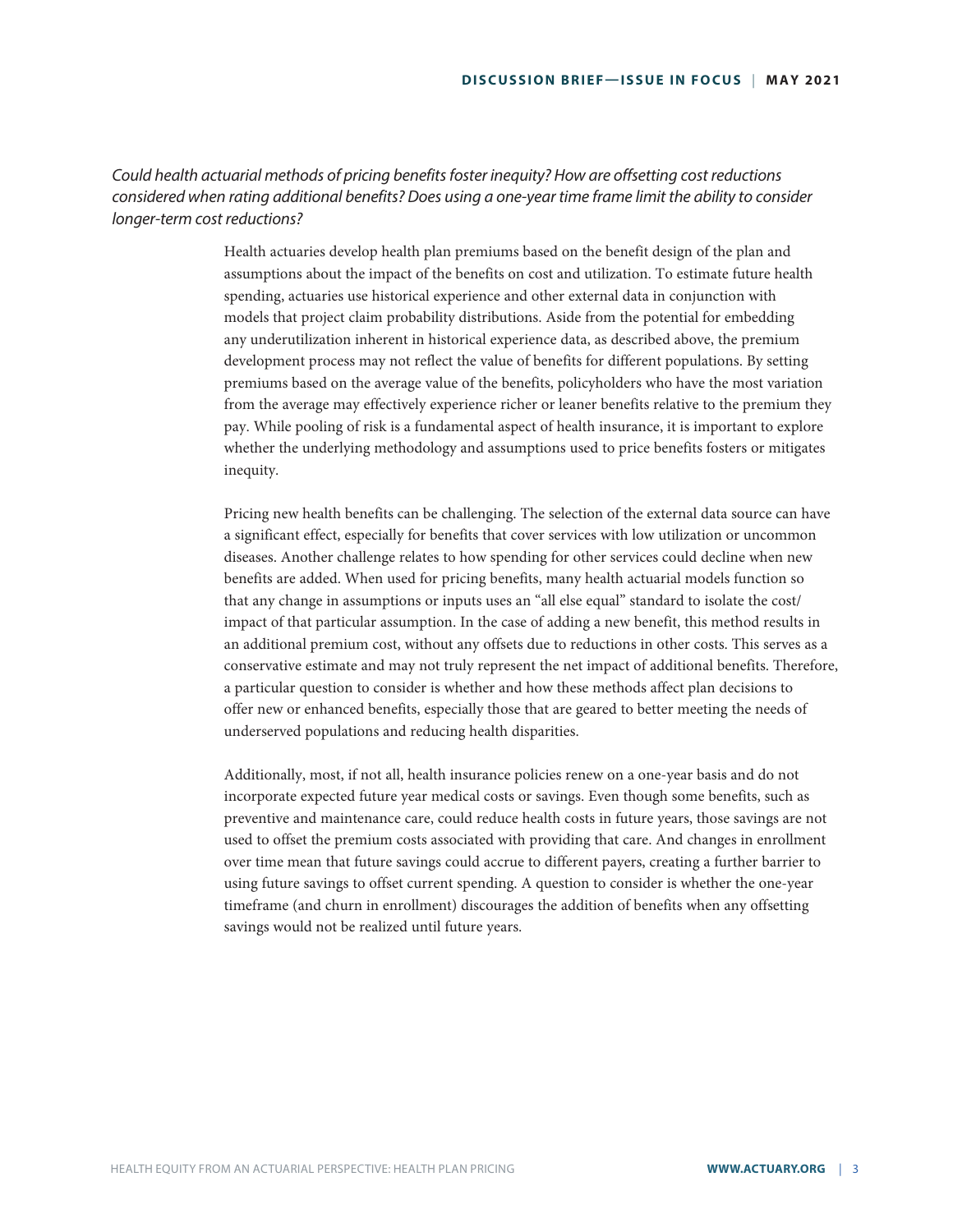#### *Can the methods used to develop geographic rating factors and other rating factors (e.g., industry factors) affect health disparities?*

Health actuaries use rating factors, such as geographic factors and industry factors, to develop premiums that reflect the differences in cost attributed to these different cohorts. Relying on medical and pharmacy claims experience, health actuaries develop rating factors that are meant to consider the differences in claim costs for these cohorts after normalizing for the other factors used in rating. Often, laws and regulations impose certain restrictions on rating factors, and these restrictions can vary by insurance market. As an example, in the individual health insurance market, geographic factors cannot reflect any average health status differences among different rating areas, and the degree to which rates can vary by age is limited.

Health insurance involves some level of cross-subsidization between insured members. The choices of which rating factors to use—and to what degree—can be thought of as a choice of the degree of intentional cross-subsidization that will occur. This is a matter of public policy as well as actuarial and business practices. Public policy reflects societal views as to what degree and types of rate variation are acceptable. From an actuarial and business perspective, the choice is made with an understanding of the cross-subsidization that results from a set of rating variables and restrictions, as well as anticipation of any potential unintended consequences.

With health insurance, to the extent certain marginalized populations are clustered within the cohorts used to develop rating factors, the unintended result may be that disadvantaged groups are rated differently from other groups. For example, if the standard geographic rating areas used in individual and small group market pricing are set such that a racial or ethnic minority population in a state makes up the majority of a single rating area, the rating factor for that area will be reflective of the cost of delivery for providers serving the minority population. A similar impact could be seen in industry factors if marginalized populations are more likely to be employed in certain industries, or in the extreme case, if those industries are predominantly made up of marginalized populations. In these examples, even after normalization, experience data might be skewed by inequities and barriers to care, raising the question of whether and how rating factors affect premiums for different populations.

## *How does risk pooling affect cross-subsidization and the impacts of health plan pricing on disadvantaged populations?*

Health actuaries analyze medical and pharmacy claims experience as part of their work in developing insurance premium rates for a pool of individuals or groups. The risk pool can be defined narrowly, so that premiums more closely reflect the expected experience of the pool. Or it can be defined broadly, so that the risks are spread over a more diverse population. The more broadly a risk pool is defined, the greater the potential cross-subsidy—premiums from the healthy help subsidize the premiums for those with higher health care needs. The Affordable Care Act's single risk pool requirement for individual and small group market plans is an example of a broad risk pool, intended to make insurance more available and affordable for those with higher health care needs. In addition, even large group plans can include an element of broad risk pooling.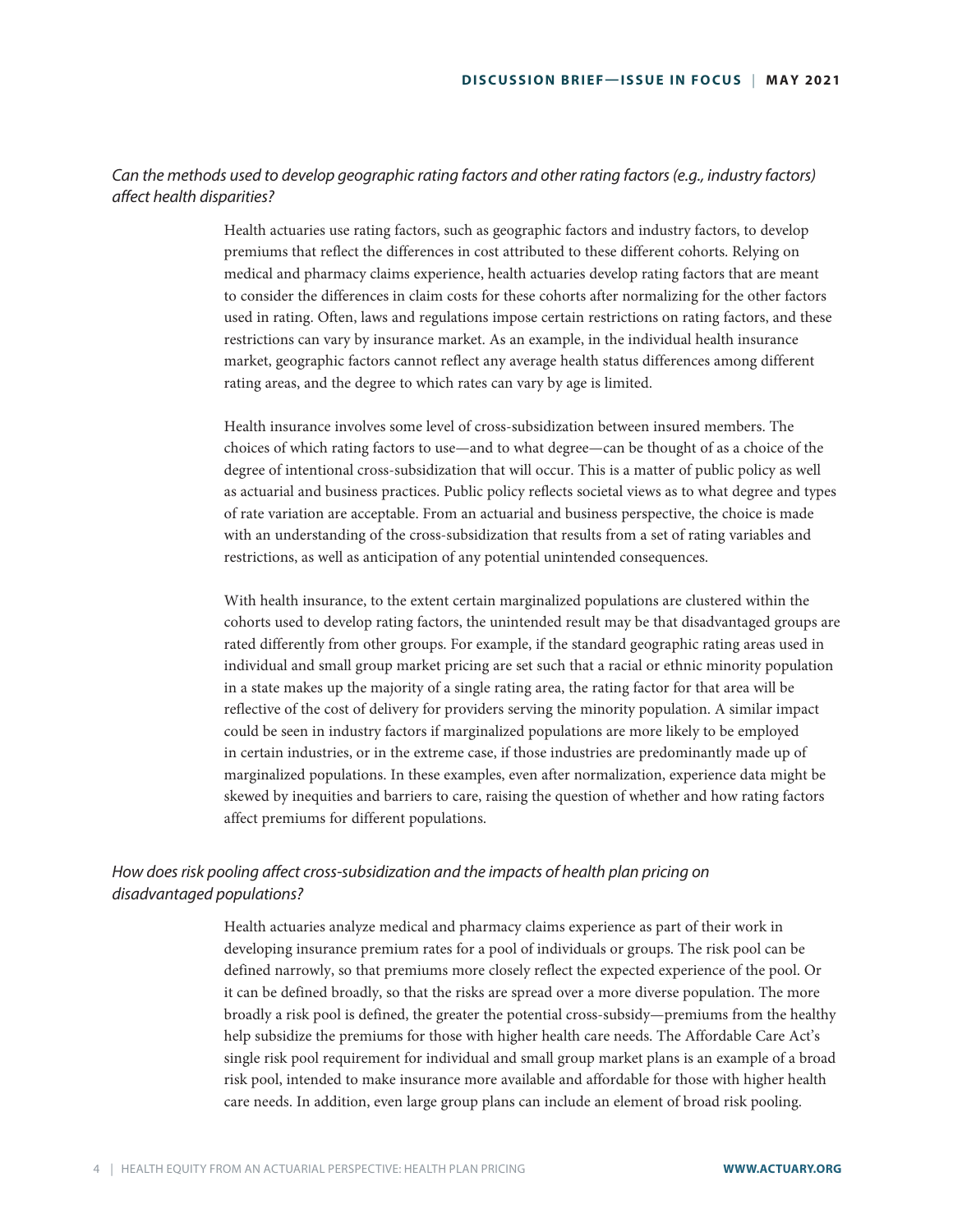If health care use or claims experience does not reflect health status, it is unclear whether the healthy are truly subsidizing the non-healthy or whether there are unintended cross-subsidies taking place. As noted above, disadvantaged populations may have barriers to health care and may underuse needed services. As a result, underserved populations, along with the healthy, may be subsidizing the non-healthy and those enrollees who have easy access to health care. Another cross-subsidy that may occur due to single risk pools is a cross-subsidization of provider price. Within the same geographic rating area, those enrollees that use high-priced providers are crosssubsidized by those enrollees who use lower-priced providers. Enrollees who use lower-priced providers could be disadvantaged populations. If otherwise similar enrollees are paying the same premium, the disadvantaged populations could be subsidizing health insurance premiums for those enrollees who utilize higher-priced providers. Therefore, a question to consider is whether and how risk pooling affects premiums for different populations.

#### *How might risk adjustment program methodologies affect plan payments for disadvantaged populations, and thereby plan incentives to enroll these populations? How might access to coverage and care be affected?*

When insurers are not allowed to reflect fully the factors affecting health spending (e.g., health status), plans could be at risk for large losses, which in turn gives them incentives to avoid enrolling people with higher-than-average costs. Some plans could end up with a disproportionate share of enrollees with higher health care costs. Risk adjustment, the primary mechanism to address this risk, is used in the individual and small group markets, as well as in Medicaid managed care and Medicare Advantage. In general, risk adjustment models assess a plan's risk profile relative to that of the market as a whole, based on the characteristics of the plan enrollees, and plan payments are adjusted accordingly. These adjustments are intended to make payments to competing plans more in line with the risks they bear and can reduce the incentives for competing plans to avoid enrollees with higher-than-average health care needs. (Other briefs in this series explore how risk adjustment models and related algorithms are used in other areas, such as provider payments.)

Risk adjustment models are a form of predictive model, and the simplest risk adjustment models assess relative risk based on age and gender. More complex risk adjustment models also incorporate health care diagnoses or social determinants of health. To the extent that risk adjustment models are created using data that reflect inequities in access to health care, there is a danger that they might inadvertently perpetuate those inequities. For example, underutilization of health care among underserved populations can lead to lower risk scores for these populations, even when they have the same or higher clinical needs than more advantaged populations.

It's important to understand how risk adjustment models that are intended to adjust payments to plans are structured and how the use of different variables related to demographic characteristics, medical conditions, and other drivers of utilization such as social determinants of health can affect risk scores. It's also important to understand how the outcome measure that is being predicted e.g., health costs—may or may not reflect health care needs or the optimal level of care. Taken together, it is important to consider how the structure and components of a risk adjustment model and how they are applied affect payments to health plans with disadvantaged populations.